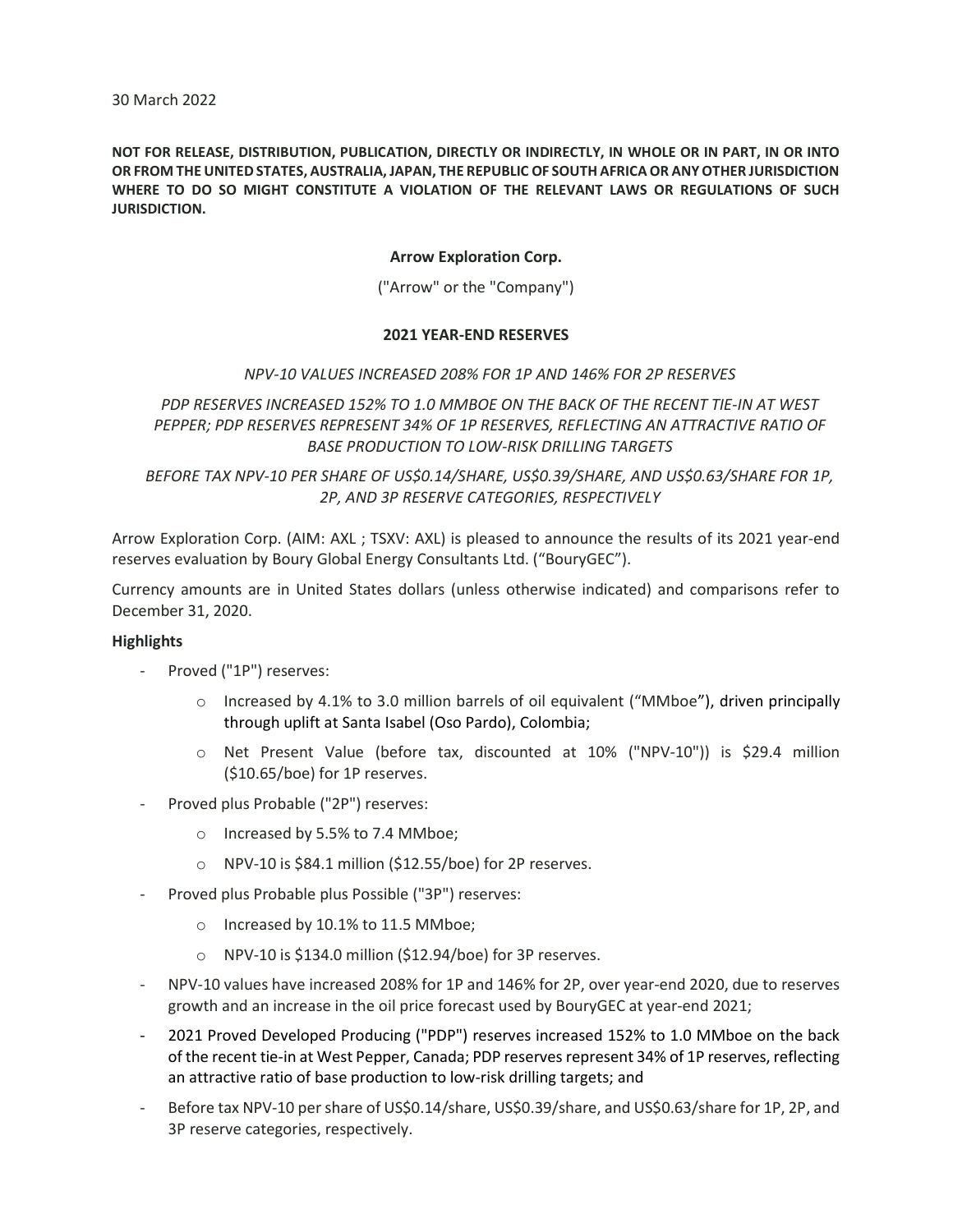# CEO Commentary

Marshall Abbott, CEO of Arrow, commented: "Arrow delivered an increase in volumes and values across 1P, 2P and 3P reserves in 2021. We are pleased with the results of the BouryGEC reserves evaluation, which reinforces the significant value of our Colombian and Canadian assets".

## 2021 Year-End Reserves Summary

The summary below summarizes Arrow's reserves as at December 31, 2021, as presented in the reserves report prepared by BouryGEC, an independent qualified reserves evaluator. The figures in the following tables have been prepared in accordance with the standards contained in the most recent publication of the Canadian Oil and Gas Evaluation Handbook (the "COGEH") and the reserve definitions contained in National Instrument 51-101 - Standards of Disclosure for Oil and Gas Activities ("NI 51-101"). In addition to the summary information disclosed in this announcement, more detailed information will be included in Arrow's annual reserves evaluation for the year ended December 31, 2021 to be filed on SEDAR (www.sedar.com) and posted on Arrow's website (www.arrowexploration.ca).

Brent Crude Oil Price and AECO Gas Price Forecasts in BouryGEC Reserves Evaluation

| <b>Year-End Forecast:</b>           | 2022       | 2023    | 2024    | 2025    | 2026    | 2027    | 2028    |
|-------------------------------------|------------|---------|---------|---------|---------|---------|---------|
| Brent (US\$/bbl) - Dec. 31,<br>2020 | \$54.00    | \$57.00 | \$60.00 | \$62.00 | \$64.00 | \$65.00 | \$66.00 |
| Brent (US\$/bbl) - Dec. 31,<br>2021 | \$74.50    | \$72.00 | \$69.50 | \$71.00 | \$72.00 | \$74.00 | \$76.00 |
| AECO-C Spot (C\$/MMbtu)             | $C$ \$3.71 | C\$3.28 | C\$2.99 | C\$3.10 | C\$3.13 | C\$3.25 | C\$3.24 |

|                                    | 2021                     | 2020                     | Change | % Change |
|------------------------------------|--------------------------|--------------------------|--------|----------|
| Proved developed producing         | 1,037                    | 411                      | 626    | 152%     |
| - Colombia assets (core)           | 287                      | 148                      |        |          |
| - Colombia assets (non-core)       | 117                      | $\overline{\phantom{a}}$ |        |          |
| - Canada assets                    | 633                      | 263                      |        |          |
| Proved developed non-<br>producing | 362                      | 715                      | (353)  | (49%)    |
| - Colombia assets (core)           | 63                       | 106                      |        |          |
| - Colombia assets (non-core)       | 42                       | $\overline{\phantom{a}}$ |        |          |
| - Canada assets                    | 258                      | 608                      |        |          |
| Proved undeveloped                 | 1,649                    | 1,804                    | (155)  | (9%)     |
| - Colombia assets (core)           | 88                       | 133                      |        |          |
| - Colombia assets (non-core)       | 1,561                    | 1,672                    |        |          |
| - Canada assets                    | $\overline{\phantom{a}}$ | $\blacksquare$           |        |          |
| <b>Total Proved</b>                | 3,048                    | 2,930                    | 118    | 4%       |
| Probable                           | 4,373                    | 4,104                    | 269    | 7%       |
| - Colombia assets (core)           | 1,232                    | 1,024                    |        |          |
| - Colombia assets (non-core)       | 2,446                    | 2,389                    |        |          |
| - Canada assets                    | 694                      | 691                      |        |          |
| <b>Total Proved plus Probable</b>  | 7,421                    | 7,034                    | 387    | 6%       |
| <b>Possible</b>                    | 4,119                    | 3,446                    | 673    | 20%      |

#### Year-End Gross Reserves – Breakdown by Category and Country (MMboe)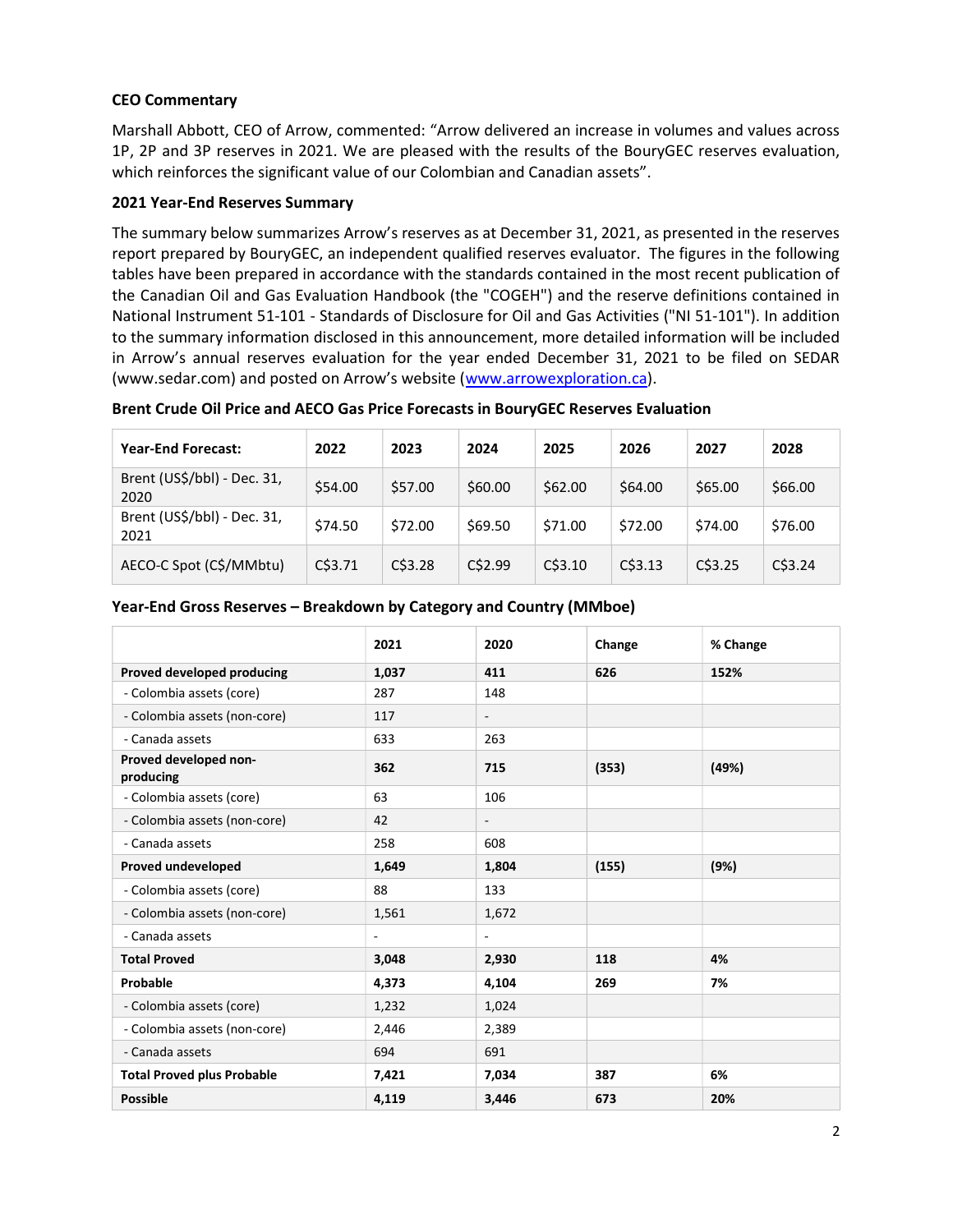| - Colombia assets (core)                                   | 1.933  | 1,858  |       |     |
|------------------------------------------------------------|--------|--------|-------|-----|
| - Colombia assets (non-core)                               | 1,828  | 1,228  |       |     |
| - Canada assets                                            | 359    | 360    |       |     |
| <b>Total Proved plus Probable &amp;</b><br><b>Possible</b> | 11,540 | 10.480 | 1,060 | 10% |

Possible reserves are those additional reserves that are less certain to be recovered than probable reserves. There is a 10% probability that the quantities actually recovered will equal or exceed the sum of proved plus probable plus possible reserves.

(2) "Non-core" assets include the Ombu Block (which includes the Capella Field)

(3) "Canada" assets include Fir and Pepper

### Year-End Net Present Value at 10% - Before Tax (\$ Thousands)

| Category                                         | 2021    | 2020   | % Change |
|--------------------------------------------------|---------|--------|----------|
| Proved                                           |         |        |          |
| Developed Producing                              | 11,406  | 4,466  | 155%     |
| Non-Producing                                    | 2,113   | 2,881  | (27%)    |
| Undeveloped                                      | 15,889  | 2,207  | 620%     |
| <b>Total Proved</b>                              | 29,408  | 9,554  | 208%     |
| Probable                                         | 54,738  | 24,703 | 122%     |
| <b>Total Proved plus Probable</b>                | 84,146  | 34,257 | 146%     |
| Possible                                         | 49,842  | 29,494 | 69%      |
| <b>Total Proved plus Probable &amp; Possible</b> | 133,988 | 63,751 | 110%     |

Possible reserves are those additional reserves that are less certain to be recovered than probable reserves. There is a 10% probability that the quantities actually recovered will equal or exceed the sum of proved plus probable plus possible reserves.

## Year-End Net Present Value at 10% - After Tax (\$ Thousands)

| Category                                         | 2021   | 2020   | % Change |
|--------------------------------------------------|--------|--------|----------|
| Proved                                           |        |        |          |
| Developed Producing                              | 11,170 | 4,466  | 150%     |
| Non-Producing                                    | 2,112  | 2,881  | (27%)    |
| Undeveloped                                      | 11,705 | 1,896  | 517%     |
| <b>Total Proved</b>                              | 24,987 | 9,243  | 170%     |
| Probable                                         | 33,886 | 18,834 | 78%      |
| <b>Total Proved plus Probable</b>                | 58,873 | 28,077 | 110%     |
| Possible                                         | 29,959 | 19,922 | 50%      |
| <b>Total Proved plus Probable &amp; Possible</b> | 88,832 | 47,999 | 85%      |

Possible reserves are those additional reserves that are less certain to be recovered than probable reserves. There is a 10% probability that the quantities actually recovered will equal or exceed the sum of proved plus probable plus possible reserves.

<sup>(1)</sup> "Core" assets include Arrow's share of reserves in the Tapir Block, the Santa Isabel Block (Oso Pardo), and Mateguafa. Arrow's 50% interest in the Tapir Block is contingent on the assignment by Ecopetrol SA of such interest to Arrow.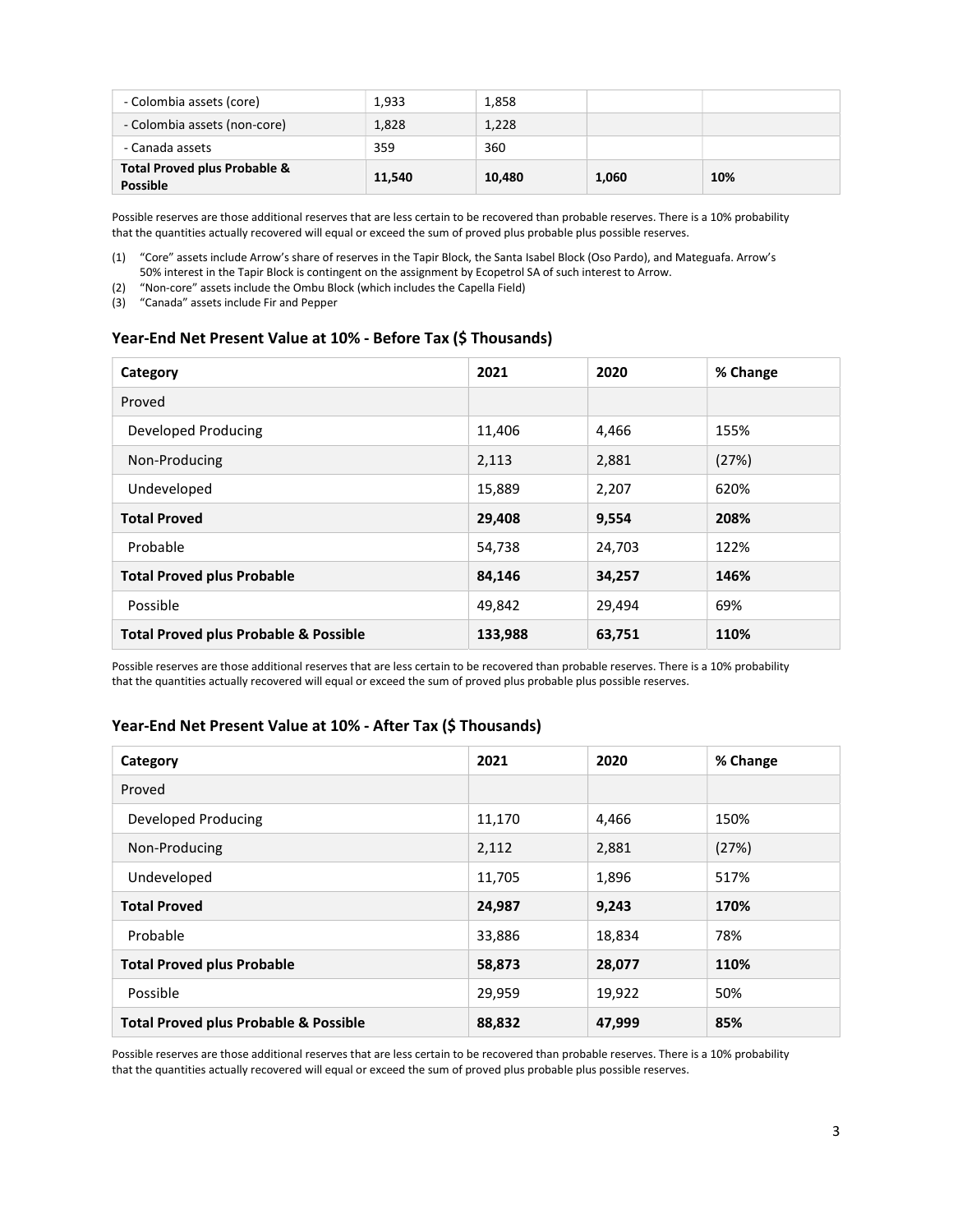## Year-End Net Present Value at 10% - After Tax (\$ millions) – Sensitivity Cases

In the context of the Brent crude oil and AECO gas prices prevailing at the time of the publication of this press release, when compared generally to the Brent crude oil and AECO gas price forecasts used in the BouryGEC Reserves Evaluation for the year ended December 31, 2021, Arrow is also providing readers with the following sensitivity analysis as to the net present value of its reserves.

| <b>Type of Sensitivity</b>          | <b>Total</b><br><b>Proved</b><br>(US\$MM) | <b>Total</b><br>Proved<br>plus<br>Probable<br>(US\$MM) | <b>Total</b><br>Proved<br>plus<br>Probable<br>&<br><b>Possible</b><br>(US\$MM) |
|-------------------------------------|-------------------------------------------|--------------------------------------------------------|--------------------------------------------------------------------------------|
| <b>BouryGEC Forecast Price Case</b> | 25.0                                      | 58.9                                                   | 88.8                                                                           |
| WTI Premium of US\$10/bbl           | 33.3                                      | 77.4                                                   | 117.1                                                                          |
| AECO Premium of C\$0.30/MMBtu       | 25.7                                      | 60.0                                                   | 90.2                                                                           |

Readers are cautioned that there is no certainty that the forecast price of crude oil or natural gas will increase as calculated by changes to the Dec. 31, 2021 BouryGEC price deck used in the Reserves Evaluation report.

# Forecast Revenues and Costs - Undiscounted (\$ millions)

| Category                                                  | Revenue<br>(3) | <b>Royalties</b> | <b>Operating</b><br>Cost(2) | DC   | Abandonment<br>&<br><b>Reclamation</b> | <b>BT Future</b><br><b>Net</b><br>Revenue<br>(1) | Income<br><b>Taxes</b> | <b>AT Future</b><br><b>Net</b><br>Revenue<br>(1) |
|-----------------------------------------------------------|----------------|------------------|-----------------------------|------|----------------------------------------|--------------------------------------------------|------------------------|--------------------------------------------------|
| <b>Total Proved</b>                                       | 110.2          | 9.3              | 37.8                        | 20.4 | 3.3                                    | 39.6                                             | 5.3                    | 34.2                                             |
| <b>Total Proved</b><br>plus Probable                      | 301.8          | 27.5             | 74.9                        | 55.8 | 5.4                                    | 138.2                                            | 37.2                   | 100.9                                            |
| <b>Total Proved</b><br>plus Probable &<br><b>Possible</b> | 516.2          | 52.9             | 126.1                       | 79.6 | 7.2                                    | 250.5                                            | 76.4                   | 174.1                                            |

Possible reserves are those additional reserves that are less certain to be recovered than probable reserves. There is a 10% probability that the quantities actually recovered will equal or exceed the sum of proved plus probable plus possible reserves.

(1) BT = Before Taxes and AT = After Taxes

(2) Operating Cost less processing and other income

(3) Revenue includes Petrolco Income

### 2021 Year-End Gross Reserves Reconciliation (MMboe)

|                            | <b>Total Proved</b> | <b>Total Proved plus</b><br>Probable | <b>Total Proved plus</b><br><b>Probable &amp; Possible</b> |
|----------------------------|---------------------|--------------------------------------|------------------------------------------------------------|
| <b>December 31, 2020</b>   | 2,930               | 7,034                                | 10,480                                                     |
| <b>Technical Revisions</b> | 130                 | 225                                  | 251                                                        |
| <b>Economic Factors</b>    | 165                 | 338                                  | 985                                                        |
| Production                 | (176)               | (176)                                | (176)                                                      |
| December 31, 2021          | 3,049               | 7,421                                | 11,540                                                     |

Possible reserves are those additional reserves that are less certain to be recovered than probable reserves. There is a 10% probability that the quantities actually recovered will equal or exceed the sum of proved plus probable plus possible reserves.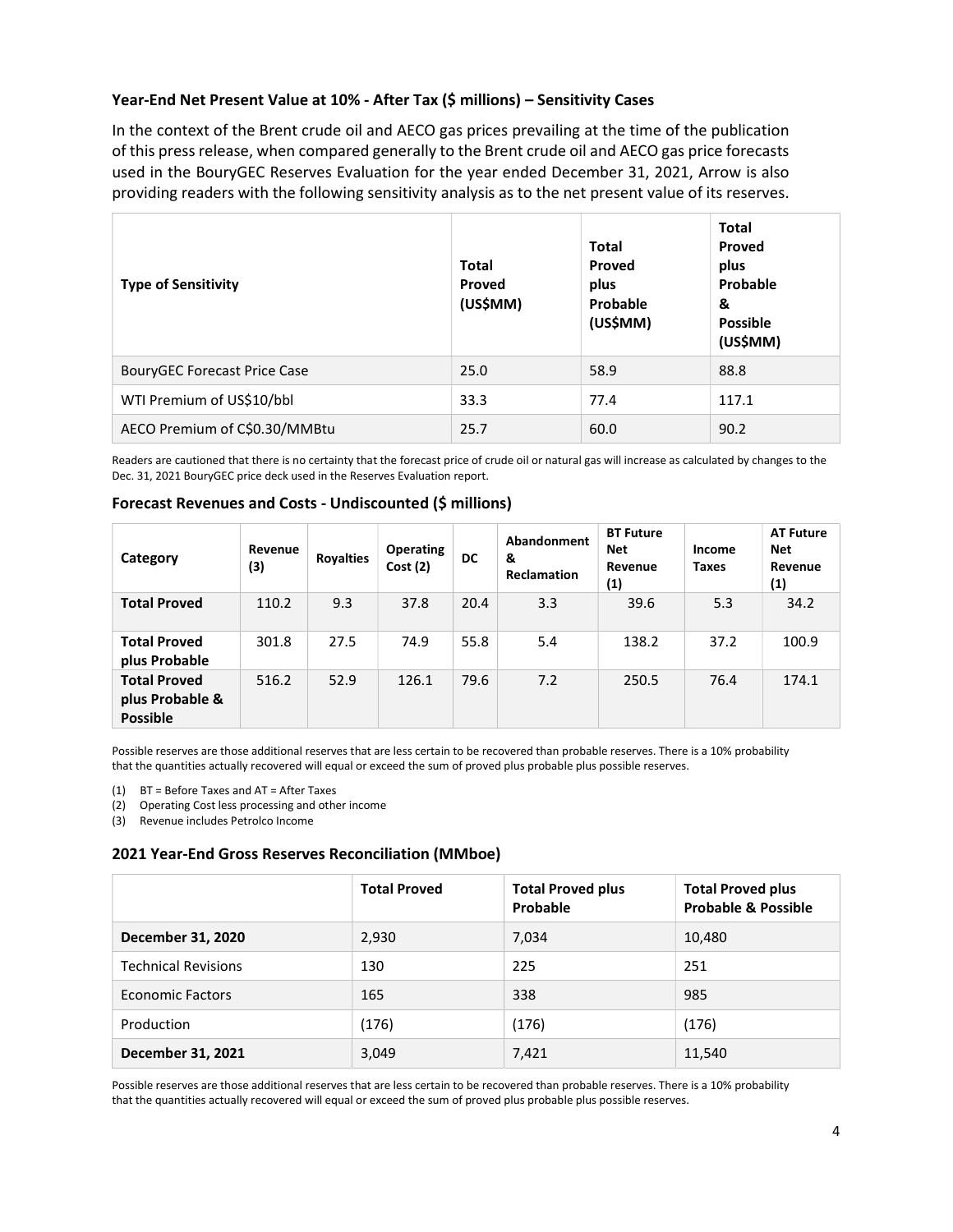# Qualified Person's Statement

The technical information contained in this announcement has been reviewed and approved by Grant Carnie, senior non-executive director of Arrow Exploration Corp. Mr. Carnie is a member of the Canadian Society of Petroleum Engineers, holds a B.Sc. in Geology from the University of Alberta and has over 35 years' experience in the oil and gas industry.

The recovery and reserve estimates provided in this news release are estimates only, and there is no guarantee that the estimated reserves will be recovered. Actual reserves may eventually prove to be greater than, or less than, the estimates provided herein. In certain of the tables set forth above, the columns may not add due to rounding.

# Cautionary Statement

This press release contains various references to the abbreviation "BOE" which means barrels of oil equivalent. Where amounts are expressed on a BOE basis, natural gas volumes have been converted to oil equivalence at six thousand cubic feet (Mcf) per barrel (bbl). The term BOE may be misleading, particularly if used in isolation. A BOE conversion ratio of six thousand cubic feet per barrel is based on an energy equivalency conversion method primarily applicable at the burner tip and does not represent a value equivalency at the wellhead.

## About Arrow Exploration Corp.

Arrow Exploration Corp. (operating in Colombia via a branch of its 100% owned subsidiary Carrao Energy S.A.) is a publicly-traded company with a portfolio of premier Colombian oil assets that are underexploited, under-explored and offer high potential growth. The Company's business plan is to expand oil production from some of Colombia's most active basins, including the Llanos, Middle Magdalena Valley (MMV) and Putumayo Basin. The asset base is predominantly operated with high working interests, and the Brent-linked light oil pricing exposure combines with low royalties to yield attractive potential operating margins. Arrow's 50% interest in the Tapir Block is contingent on the assignment by Ecopetrol SA of such interest to Arrow. Arrow's seasoned team is led by a hands-on executive team supported by an experienced board. Arrow is listed on the AIM market of the London Stock Exchange and on TSX Venture Exchange under the symbol "AXL".

### For further Information, contact:

| <b>Arrow Exploration</b>                                            |                      |
|---------------------------------------------------------------------|----------------------|
| Marshall Abbott, CEO                                                | +1 403 651 5995      |
| Max Satel, EVP Corporate Development &<br><b>Investor Relations</b> | +1 416 904 2258      |
| <b>Arden Partners (Joint Broker and Nominated</b><br>Adviser)       |                      |
| Ruari McGirr / Richard Johnson (Corporate)                          | +44 (0) 20 7614 5900 |
| Seb Wykeham / Simon Johnson (Broking)                               |                      |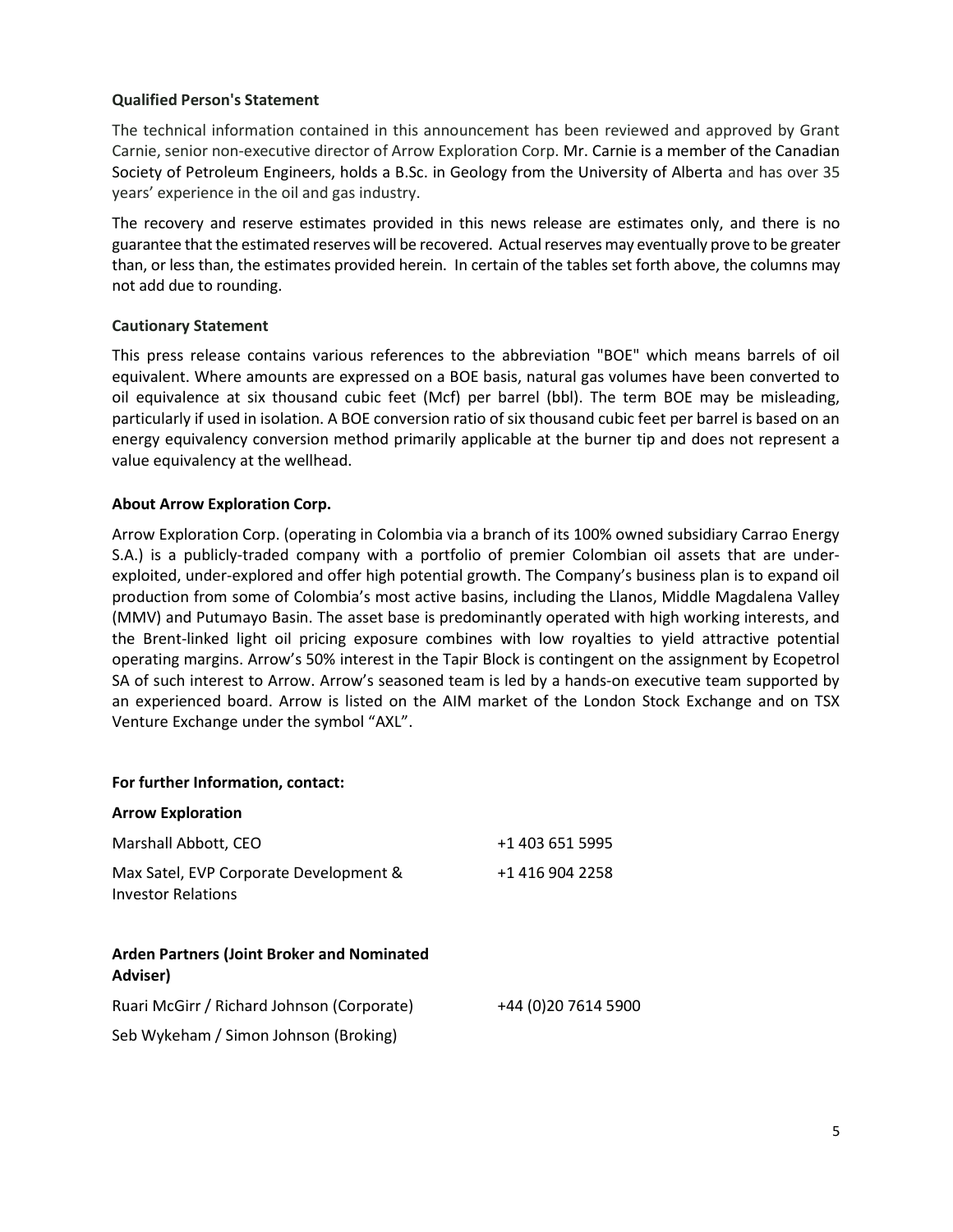# Auctus Advisors (Joint Broker)

Jonathan Wright (Corporate) +44 (0)7711 627449 Rupert Holdsworth Hunt (Broking)

# Camarco (Financial PR)

James Crothers +44 (0)20 3781 8331 Rebecca Waterworth Billy Clegg

# Reserves Categories

Reserves are estimated remaining quantities of oil and natural gas and related substances anticipated to be recoverable from known accumulations, from a given date forward, based on analysis of drilling, geological, geophysical and engineering data; the use of established technology; and specified economic conditions which are generally accepted as being reasonable and shall be disclosed.

"Proved Developed Producing Reserves" are those reserves that are expected to be recovered from completion intervals open at the time of the estimate. These reserves may be currently producing or, if shut-in, they must have previously been on production, and the date of resumption of production must be known with reasonable certainty.

"Proved Developed Non-Producing Reserves" are those reserves that either have not been on production or have previously been on production but are shut-in and the date of resumption of production is unknown.

"Proved Undeveloped Reserves" are those reserves expected to be recovered from known accumulations where a significant expenditure (e.g., when compared to the cost of drilling a well) is required to render them capable of production. They must fully meet the requirements of the reserves category (proved, probable, possible) to which they are assigned.

"Proved" reserves are those reserves that can be estimated with a high degree of certainty to be recoverable.

"Probable" reserves are those additional reserves that are less certain to be recovered than Proved reserves but more certain to be recovered than Possible reserves.

"Possible" reserves are those additional reserves that are less likely to be recoverable than Probable reserves.

## Forward-looking Statements

This news release contains certain statements or disclosures relating to Arrow that are based on the expectations of its management as well as assumptions made by and information currently available to Arrow which may constitute forward-looking statements or information ("forward-looking statements") under applicable securities laws. All such statements and disclosures, other than those of historical fact, which address activities, events, outcomes, results or developments that Arrow anticipates or expects may, could or will occur in the future (in whole or in part) should be considered forward-looking statements. In some cases, forward-looking statements can be identified by the use of the words "continue", "expect", "opportunity", "plan", "potential" and "will" and similar expressions. The forward